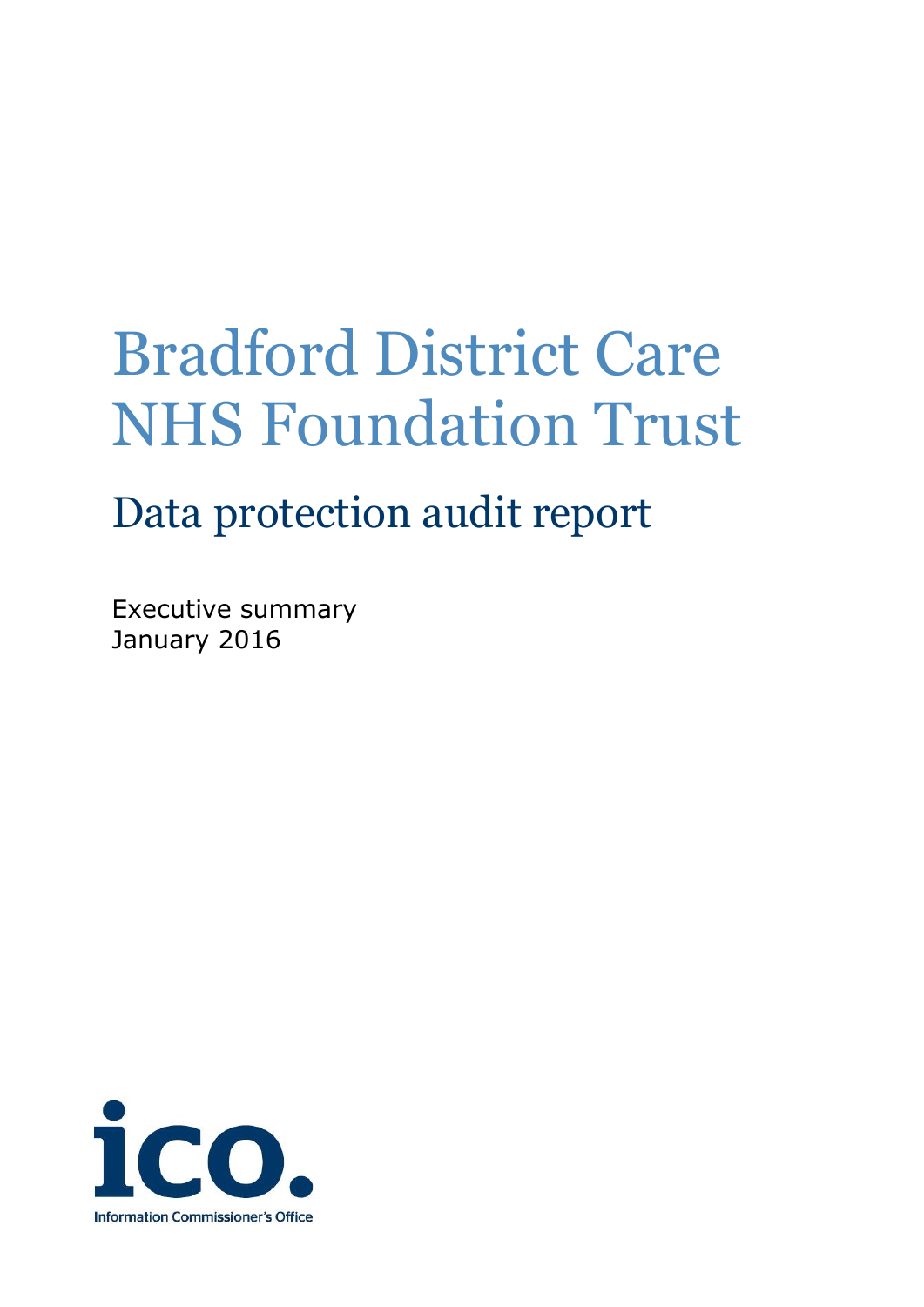#### 1. Background

The Information Commissioner is responsible for enforcing and promoting compliance with the Data Protection Act 1998 (the DPA). Section 51 (7) of the DPA contains a provision giving the Information Commissioner power to assess any organisation's processing of personal data for the following of 'good practice', with the agreement of the data controller. This is done through a consensual audit.

The Information Commissioner's Office (ICO) sees auditing as a constructive process with real benefits for data controllers and so aims to establish a participative approach.

Bradford District Care NHS Foundation Trust (the Trust) agreed to a consensual audit by the ICO of its processing of personal data.

An introductory meeting was held on 13 August 2015 with representatives of the Trust to identify and discuss the scope of the audit.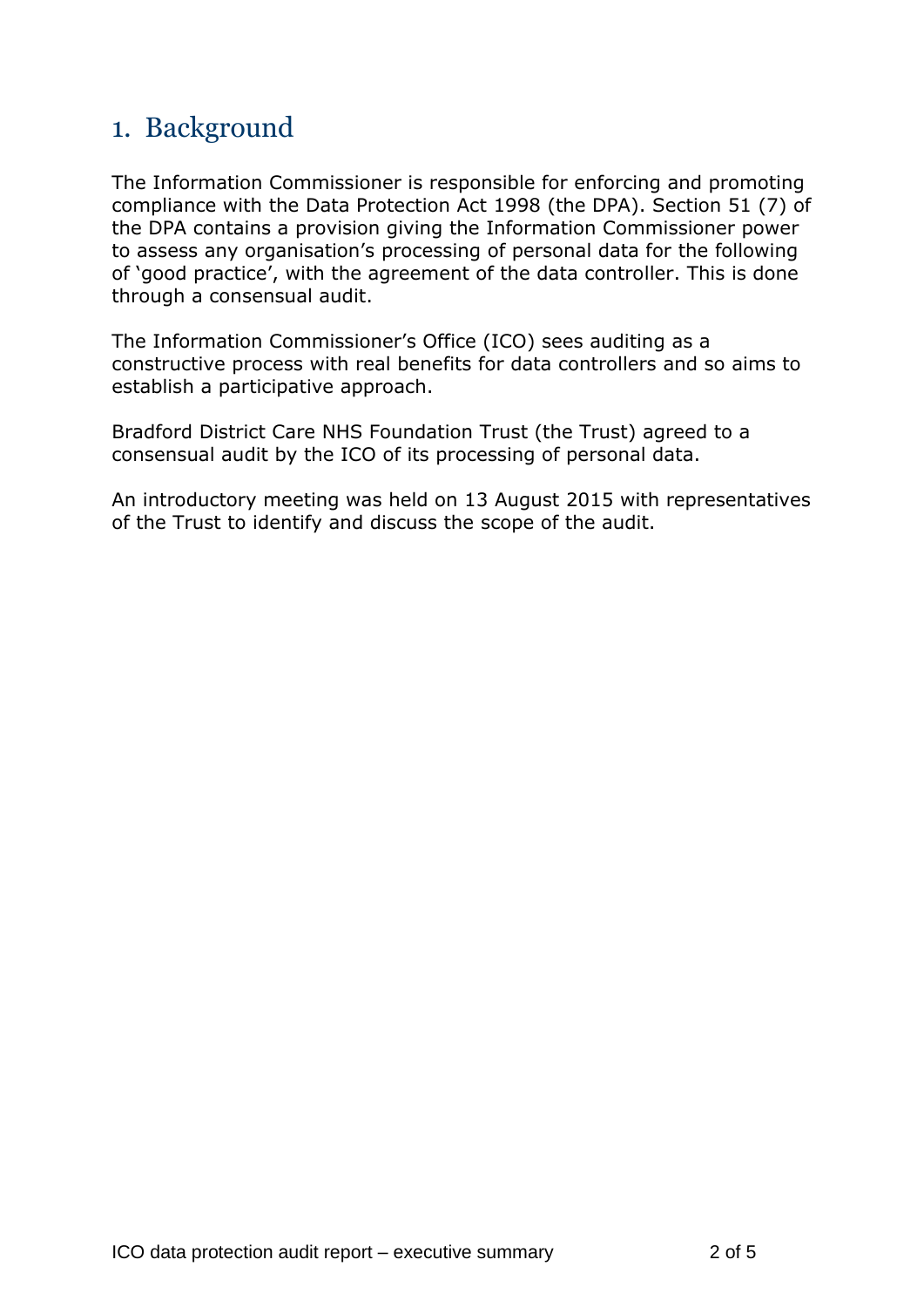#### 2. Scope of the audit

Following pre-audit discussions with the Trust it was agreed that the audit would focus on the following areas:

Data protection governance – The extent to which data protection responsibility, policies and procedures, performance measurement controls, and reporting mechanisms to monitor DPA compliance are in place and in operation throughout the organisation.

Data sharing - The design and operation of controls to ensure the sharing of personal data complies with the principles of the Data Protection Act 1998 and the good practice recommendations set out in the Information Commissioner's Data Sharing Code of Practice.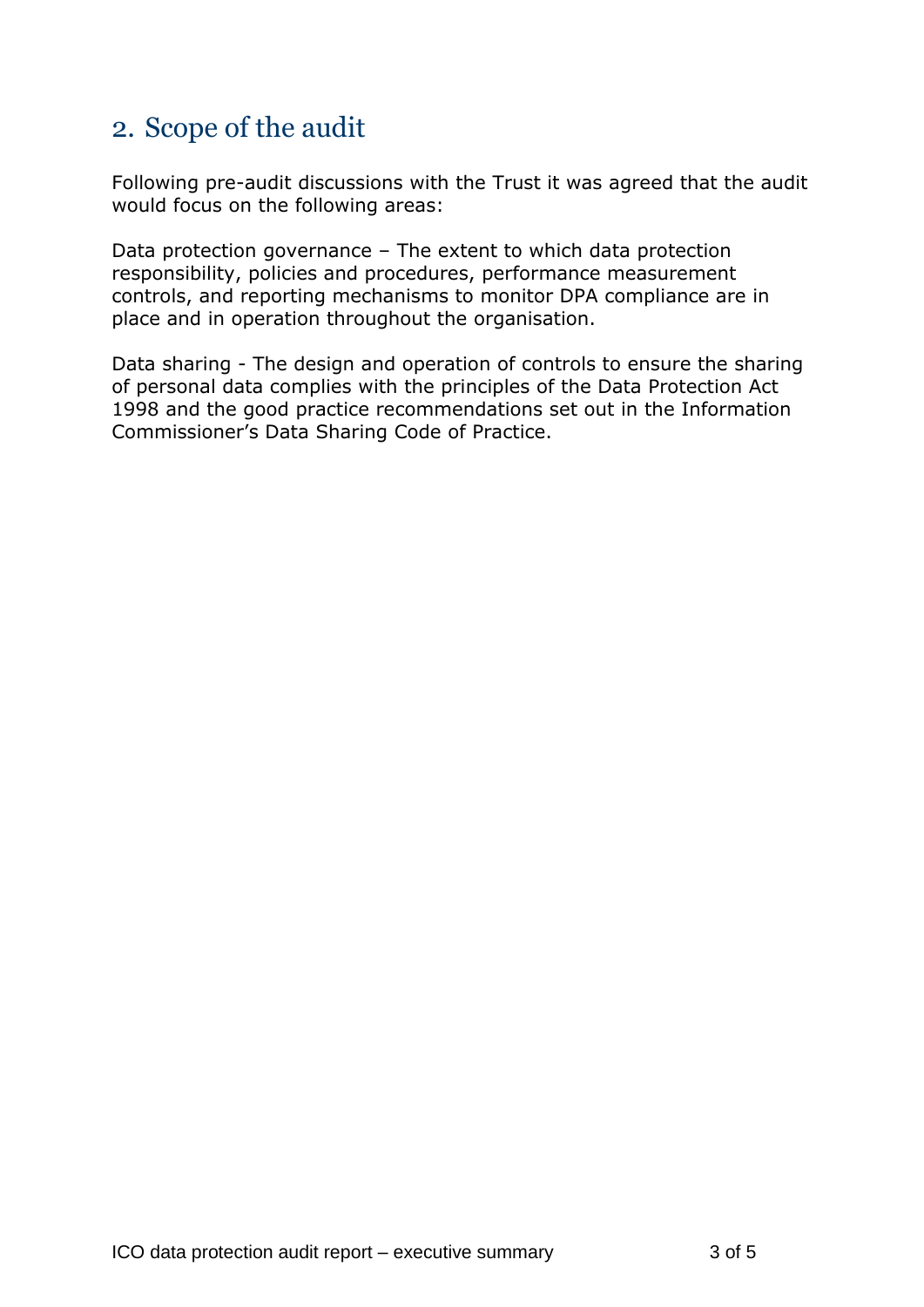## 3. Audit opinion

The purpose of the audit is to provide the Information Commissioner and the Trust with an independent assurance of the extent to which The Trust, within the scope of this agreed audit, is complying with the DPA.

The recommendations made are primarily around enhancing existing processes to facilitate compliance with the DPA.

| <b>Overall Conclusion</b>      |                                                                                                                                                                                                                                                                                                                                                                                                   |
|--------------------------------|---------------------------------------------------------------------------------------------------------------------------------------------------------------------------------------------------------------------------------------------------------------------------------------------------------------------------------------------------------------------------------------------------|
| Reasonable<br><b>Assurance</b> | There is a reasonable level of assurance that<br>processes and procedures are in place and delivering<br>data protection compliance. The audit has identified<br>some scope for improvement in existing<br>arrangements to reduce the risk of non-compliance<br>with the DPA.<br>We have made two reasonable assessments where<br>controls could be enhanced to address the issues<br>identified. |